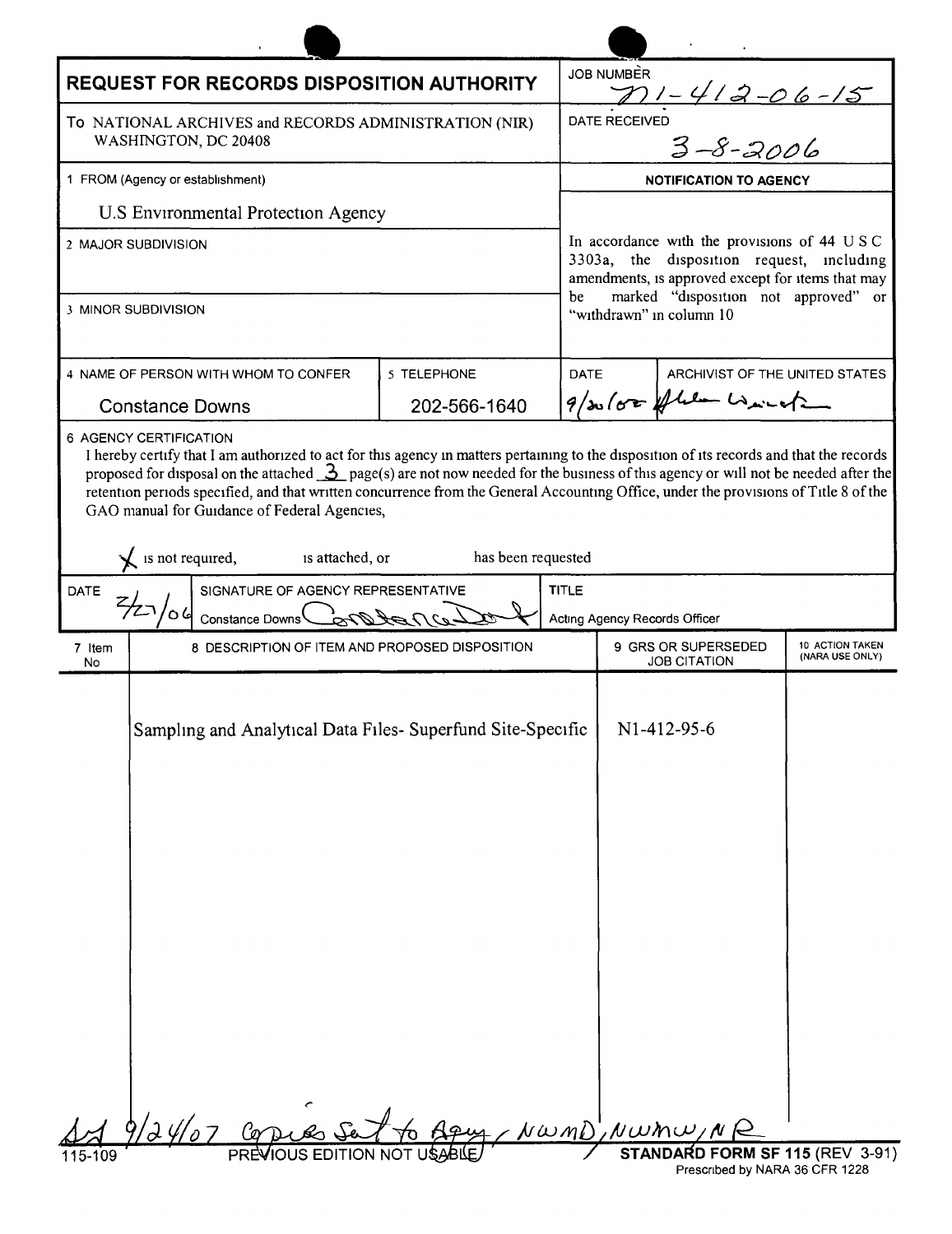This schedule is in draft. It may be used to retire records, but may not be used to destroy records. If **you have any questions, please contact the Records Help Desk.**

# **EPA Records Schedule 018**

**Status:** Draft, 08/09/2006

**Title:** Samplmg and Analytical Data Files - Superfund Site-Specific

**Program:** Superfund

**Applicability:** Agency-wide

**Function:** 108-024-01 - Site and Area Evaluation and Cleanup

## **NARA Disposal Authority:**

This schedule authorizes the disposition of the record copy in any media (media neutral). Records designated for permanent retention must be transferred to the National Archives in accordance with NARA standards

•  $N1-412-06-15$ 

## **Description:**

Records relate to chemical analysis services performed to support Superfund remedial and removal site-specific activities. Comprised of records created by laboratories, including through the Contract Laboratory Program (CLP).

Contams sample results and supportmg documentation includmg document inventory forms, data summanes, field sheets, cham of custody forms, data sheets and reports, analyst log books, sample logbooks, correspondence, quality assurance and data validation files, quality control summaries, QC data logs and worksheets. Specific types of data packages will include Organic Routme Analytical Services (RAS), Inorganic RAS, DIOxm RAS, HIgh Concentration (HC) Sample Preparation (RAS), and Special Analytical Services (SAS).

## **Disposition Instructions:**

**Item a:** Current files

- Disposable
- Close inactive records upon completion of primary or major data review/validation and data validation summary reports for the sample set are completed Destroy when all cost recovery actions have been completed, or 30 years after file closure, whichever is sooner

## **Item b:** Purge files

- Disposable
- Close inactive records upon completion of primary or major data review/validation and data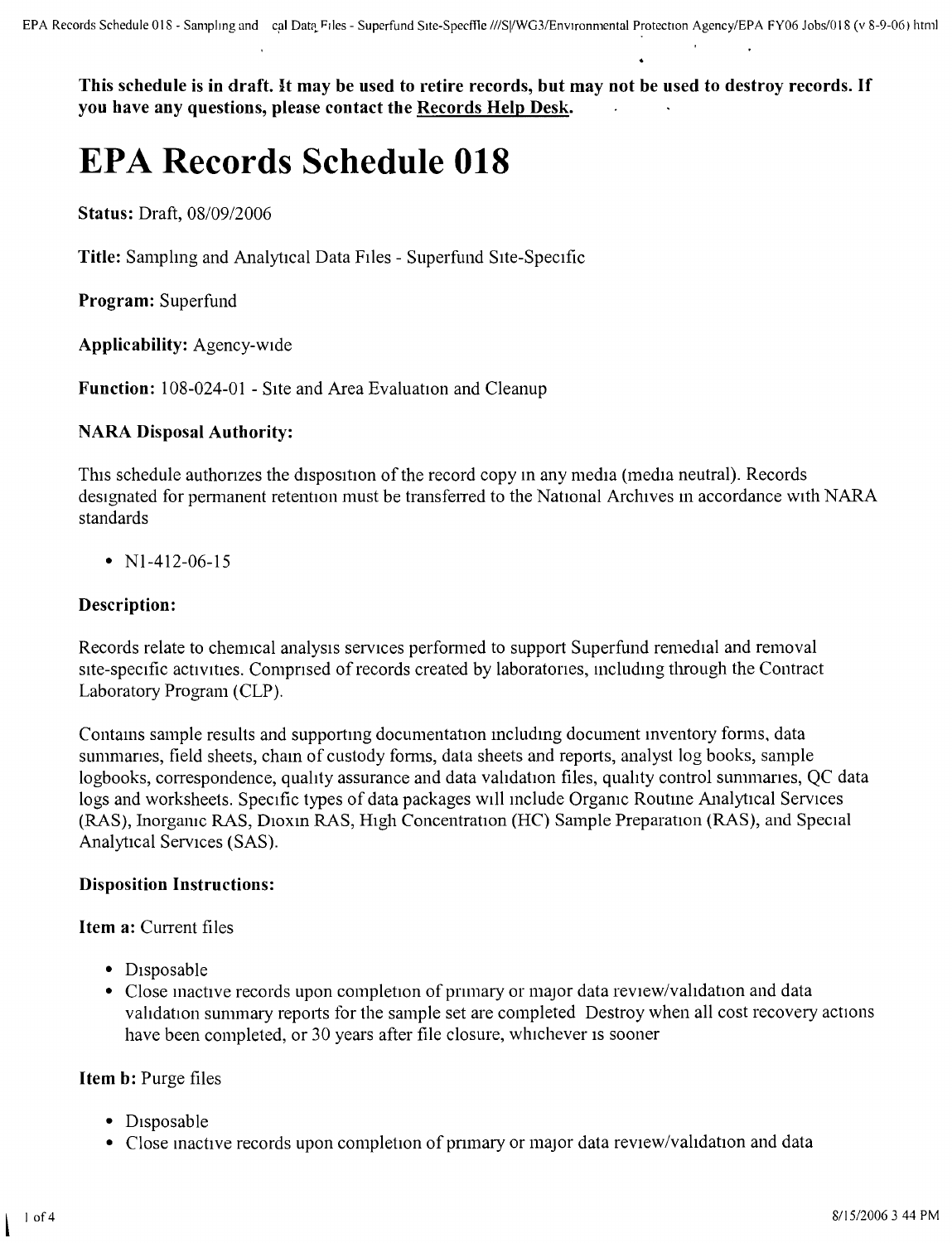validation summary reports for the sample set are completed Destroy 30 years after file closure.

**Item** c: HQ and Sample Management Office (SMO) files

- Disposable
- Close inactive records upon completion of primary or major data review/validation and data vahdation summary reports for the sample set are completed Destroy 30 years after file closure.

**Item d:** EMSL/LV lab performance evaluation files

- Disposable
- Close mactive records upon completion of lab performance evaluation. Destroy 6 months after file closure.

**Item e:** Regional lab records that include in-house sampling

- Disposable
- Close inactive records upon completion of primary or major data review/validation and data validation summary reports for the sample set are completed Destroy when all cost recovery actions have been completed, or 30 years after file closure, whichever is sooner.

## **Guidance:**

Records covered include analyses conducted by EPA labs and special studies conducted by other labs as well as CLP data Selected records from this senes such as copies of data summanes may be filed as part of the removal and remedial SIte files and the admuustrative records and would be disposed of in accordance with the disposition mstructions for those records. See EPA 013, EPA 014, and EPA 019

The Agency mamtams multiple copies of CLP files as follows

The current file contams the region's review of all analyses and mcludes trackmg documentation of samples and analytical results, a copy of the raw data and analytical results pertammg to the samples, the region's review of the data packages; and a copy of the SMO's contract compliance screening (CCS) findmgs. The current nle documents the region's review and assessment of the contractor's work

The purge file contams the ongmal records documentmg the sampling event and the Iaboratories' analysis The purge file provides an audit trail for each analysis performed by a particular CLP lab or group of samples belongmg to a specific CLP case number

The SMO FIle contams contract dehverables, the contract comphance screenmg results, and related contract documents The SMO FIle IS used to determme contract comphance and contractor payment

Additional information on the types of files can be found in the followmg documents.

"Procedures for the Transfer of Contract Laboratory Program (CLP) FIles for Storage in the Federal Records Center," Submitted to Office of Sohd Waste and Emergency Response, Hazardous SIte Evaluation DIVIsIOn, August 1992, by American Management Systems under Contract 68-W9-0039, Delivery Order 074.

"CLP Records Management, Region 5, Management Bnefing, Fmal, June 1992, prepared by Amencan